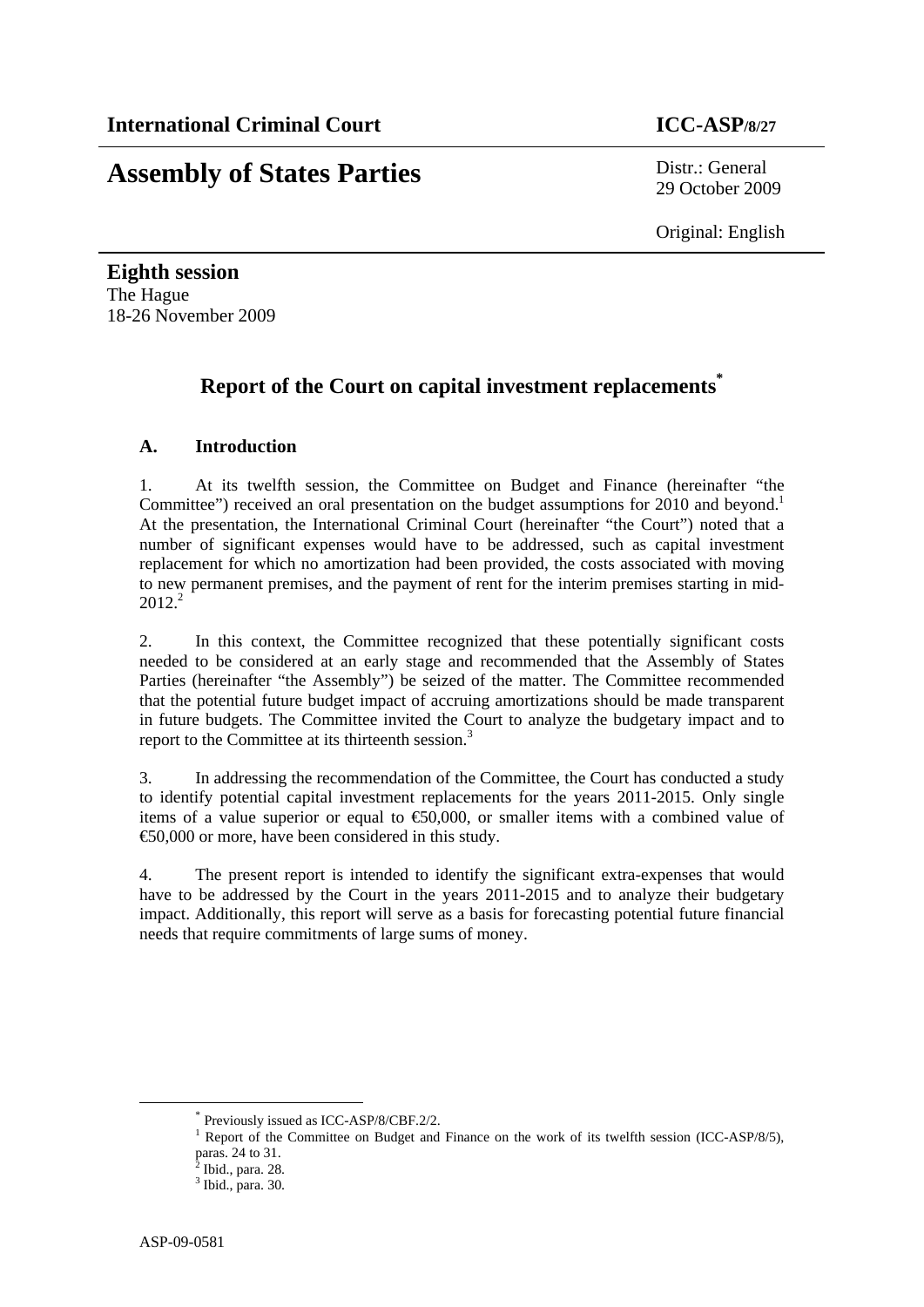# **B. Replacements**

5. Capital investment replacements can be grouped into two categories: vehicles and equipment.

6. There is a direct correlation between failing to replace vehicles and equipment in a timely manner and significant increases in maintenance costs and decreases in reliability. The judicial processes of the Court rely heavily on technical solutions and operational infrastructures which contribute to its goal of providing a high quality of justice.

#### *Vehicles*

7. The vehicle category includes vehicles both in field offices and at headquarters. Timely replacement of vehicles ensures that the highest possible security and safety standards for staff are implemented and that operational needs, both in field offices and at headquarters, are met. Failure to replace vehicles in a timely manner can result in a significant decrease in safety and reliability and an increase in maintenance costs.

8. Estimates of potential replacements have been made using mainly the following criteria:

- a) Assets are replaced on account of wear and tear in five-year cycles. For vehicles that are used frequently but clock up less than the standard number of miles, the replacement criteria may be exceeded, provided the vehicles remain safe and are economical to operate.
- b) The consumer price index used is 3.5 per cent.

9. Table 1 shows potential purchase requirements for vehicles for the forthcoming five years (2011-2015).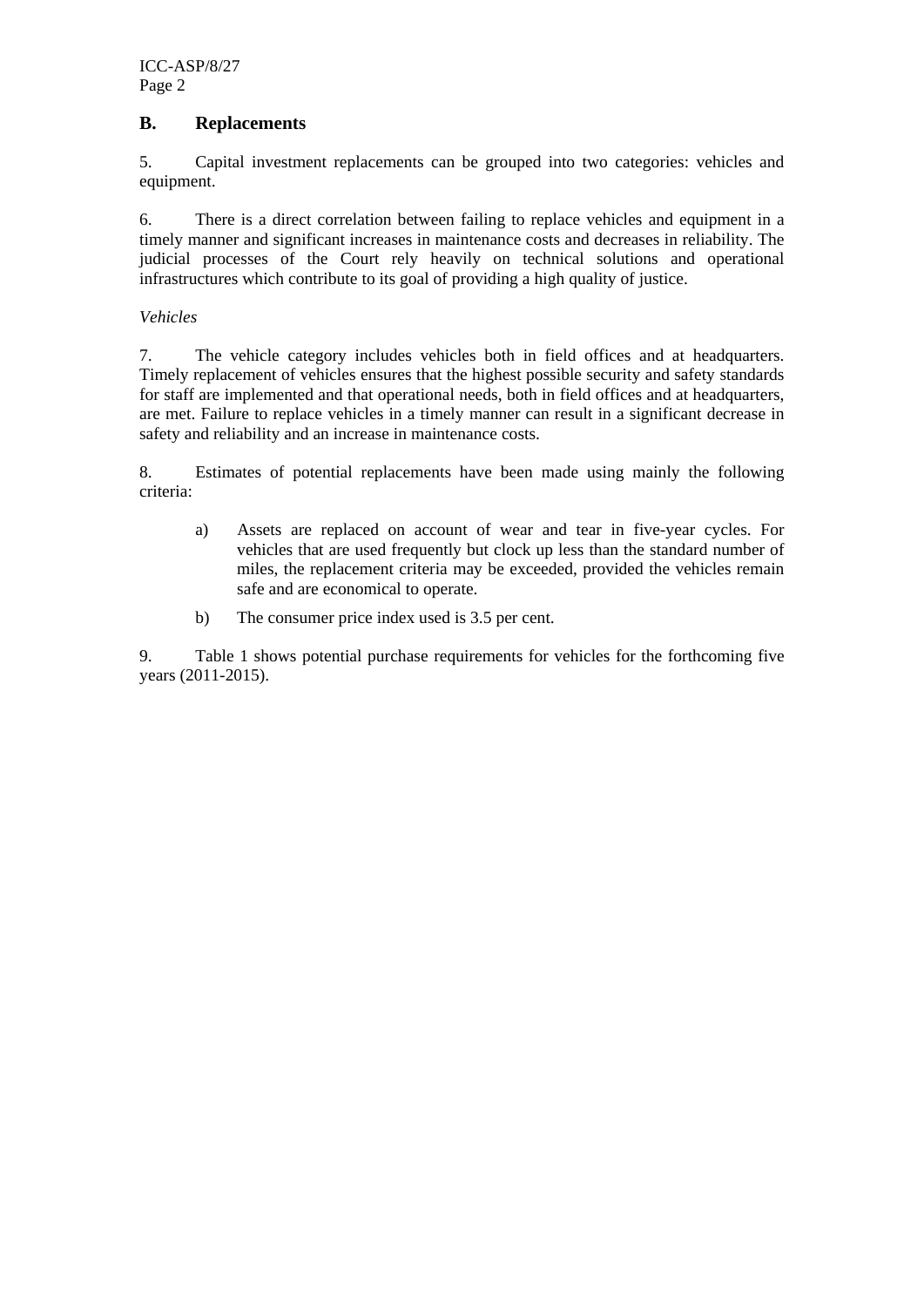|  |  |  |  | Table 1: Capital investment replacements - vehicles |
|--|--|--|--|-----------------------------------------------------|
|--|--|--|--|-----------------------------------------------------|

|                                                                    | Qty       | Date of<br>purchase | <b>Expected year of replacement</b> |         |         |         |         |  |
|--------------------------------------------------------------------|-----------|---------------------|-------------------------------------|---------|---------|---------|---------|--|
| <b>Item</b>                                                        |           |                     | 2011                                | 2012    | 2013    | 2014    | 2015    |  |
| Field offices                                                      |           |                     |                                     |         |         |         |         |  |
| Vehicle, Toyota - N'Djamena                                        | 01        | 2005                | 50,285                              |         |         |         |         |  |
| Vehicle, Toyota - N'Djamena                                        | 01        | 2009                |                                     |         |         | 25,000  |         |  |
| Vehicle, Toyota - Abeche                                           | 05        | 2005                | 286,071                             |         |         |         |         |  |
| Vehicle, Toyota Land Cruiser - Bunia                               | 02        | 2006                | 216,089                             |         |         |         |         |  |
| Vehicle, Nissan - Bunia                                            | 02        | 2005                | 68,364                              |         |         |         |         |  |
| Vehicle, Nissan - Kampala                                          | 04        | 2005                | 200,000                             |         |         |         |         |  |
| Vehicle, Toyota Land Cruiser - Kampala                             | 02        | 2006                | 216,089                             |         |         |         |         |  |
| Vehicle, Nissan - Kampala                                          | 02        | 2007                |                                     | 73,159  |         |         |         |  |
| Vehicle, Toyota Land Cruiser - Bangui                              | 05        | 2008                |                                     |         | 250,211 |         |         |  |
| Vehicle, Toyota - Bangui                                           | 02        | 2009                |                                     |         |         | 50,000  |         |  |
| Vehicle, Nissan - Kinshasa                                         | 03        | 2005                | 150,000                             |         |         |         |         |  |
| Vehicle, Toyota - Kinshasa                                         | 01        | 2009                |                                     |         |         | 35,000  |         |  |
| Vehicle, Toyota Land Cruiser - Kinshasa                            | 02        | 2006                | 216,089                             |         |         |         |         |  |
| Vehicle, Nissan - Kinshasa                                         | 02        | 2009                |                                     |         |         | 121,249 |         |  |
| Headquarters                                                       |           |                     |                                     |         |         |         |         |  |
| Vehicle, BMW 530i (passenger)                                      | 01        | 2010                |                                     |         |         |         | 40,000  |  |
| Vehicle, Mercedes Benz (passenger)                                 | 01        | 2009                |                                     |         |         | 40,000  |         |  |
| Vehicle, BMW 530i (passenger)                                      | 01        | 2010                |                                     |         |         |         | 40,000  |  |
| Van, Renault (passenger)                                           | 03        | 2004                | 90,000                              |         |         |         |         |  |
| Van, Chrysler (passenger)                                          | 01        | 2008                |                                     |         | 30,000  |         |         |  |
| Van, Renault (passenger)                                           | 01        | 2005                | 20,000                              |         |         |         |         |  |
| Van, Renault (passenger)                                           | 01        | 2004                |                                     | 25,000  |         |         |         |  |
| Van, Renault (passenger)                                           | 01        | 2004                |                                     | 30,000  |         |         |         |  |
| Van, Renault (cargo)                                               | 01        | 2004                | 30,000                              |         |         |         |         |  |
| Van, Renault (passenger)                                           | 01        | 2004                | 20,000                              |         |         |         |         |  |
| Vehicles (Initial Response Systems,<br>Victims and Witnesses Unit) | $3.5^{4}$ | 2009-10             |                                     |         |         |         | 87,500  |  |
| Total $\in$                                                        |           |                     | 1,562,987                           | 128,159 | 280,211 | 271,249 | 167,500 |  |

#### *Equipment*

10. This category includes mainly information and telecommunications equipment, audio-visuals, X-ray machines and security systems.

11. It is estimated that the period of serviceability for X-ray machines is approximately 10 years. These machines are managed by the Security and Safety Section of the Court and are subject to extensive daily use. Technological advances both in screening technology and in threat devices may impose additional replacement requirements for these machines.

 $\frac{1}{4}$  Quantity of vehicles depends on local Initial Response Systems requirements, capacity of local Initial Response Systems partners, etc.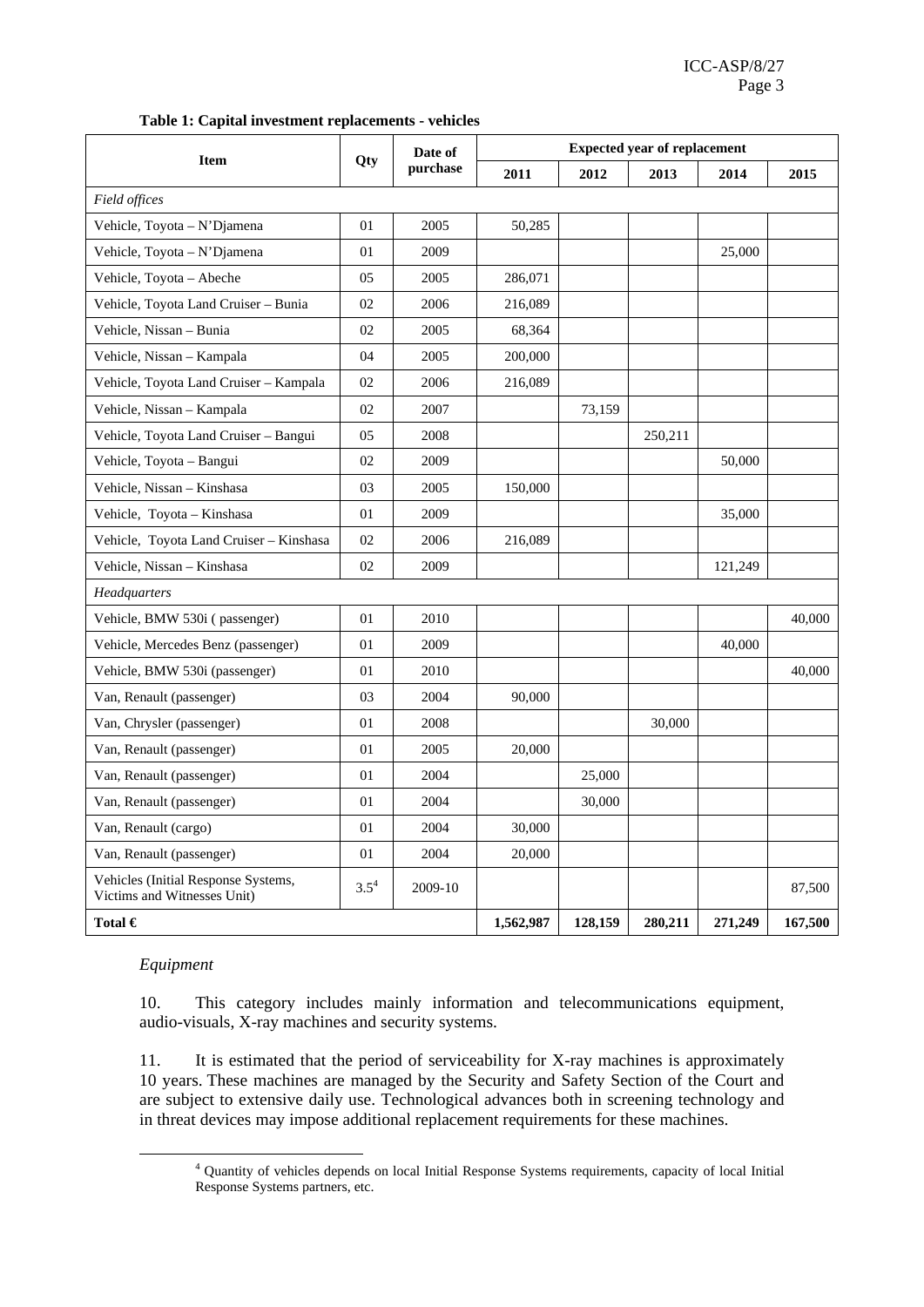12. Table 2 below shows the Court's capital investment replacements and requirements for equipment for the years 2011-2015.

| <b>Item</b>                                                                                 | Qty    | Date of<br>purchase | Expected year of replacement / acquisition |           |         |           |         |
|---------------------------------------------------------------------------------------------|--------|---------------------|--------------------------------------------|-----------|---------|-----------|---------|
|                                                                                             |        |                     | 2011                                       | 2012      | 2013    | 2014      | 2015    |
| Field offices                                                                               |        |                     |                                            |           |         |           |         |
| Terminal, trailer-mounted 3.9 - Abeche                                                      | 01     | 2006                | 122,603                                    |           |         |           |         |
| Terminal, trailer-mounted 3.9 - Bangui                                                      | 01     | 2007                |                                            | 119,809   |         |           |         |
| Terminal, trailer-mounted 3.9 - Bunia                                                       | 01     | 2007                |                                            | 119,809   |         |           |         |
| Fixed videoconference system at all field offices                                           | 05     | new                 | 250,000                                    |           |         |           | 250,000 |
| Headquarters                                                                                |        |                     |                                            |           |         |           |         |
| X-ray machine $-5030^5$                                                                     | 02     | 2003                |                                            |           | 120,000 |           |         |
| X-ray machine - 6040                                                                        | 01     | 2003                |                                            |           | 60,000  |           |         |
| $X$ -ray machine $-100/100$                                                                 | 01     | 2003                |                                            |           | 100,000 |           |         |
| X-ray machine - 6040                                                                        | 02     | 2004                |                                            |           |         | 120,000   |         |
| X-ray machine $-5030^6$                                                                     | 02     | 2004                |                                            |           |         | 120,000   |         |
| $X$ -ray machine - 6040                                                                     | 01     | 2004                |                                            |           |         | 60,000    |         |
| Access control system (upgrade of access cards and<br>card readers)                         | 01     | 2003-04             | 75,000                                     |           |         |           |         |
| Cooling system for Local Area Network (LAN) rooms                                           | 02     | 2004                | 50,000                                     |           |         |           |         |
| Cooling system for audio-visual (AV) courtrooms and<br>LAN room                             | 03     | new                 | 77,000                                     |           |         |           |         |
| Power/data pillars for power and data connection                                            |        |                     | 100,000                                    |           |         |           |         |
| Total replacement of fluorescent light bulbs and<br>starters                                | 10,000 |                     | 65,000                                     |           |         |           |         |
| CCTV and PC monitors in control systems                                                     |        | 2004                | 55,750                                     |           |         |           |         |
| Computers MM800 and servers that manage security<br>system                                  |        | 2004                | 50,000                                     |           |         |           |         |
| Storage Area Network (for storage and retrieval of all<br>documents and transactional data) | 01     | 2005-06             | 2,020,000                                  |           |         |           |         |
| Courtroom equipment (staggered) replacement: all<br>audio-visuals and network equipment     | 01     | 2003-04             |                                            | 675,000   | 675,000 | 675,000   | 675,000 |
| Public Key Infrastructure (safe encrypted method for<br>sending confidential documents)     | 01     | 2006                |                                            |           |         | 200,000   |         |
| Video Matrix at all input points <sup>7</sup>                                               | 01     | new                 |                                            | 400,000   |         |           |         |
| Long-term archive system                                                                    | 01     | new                 | 500,000                                    |           |         |           |         |
| Video on demand system <sup>8</sup>                                                         | 01     | new                 | 250,000                                    |           |         | 250,000   |         |
| Online disclosure platform                                                                  | 01     | new                 |                                            | 270,000   |         |           |         |
| Integrated analysis platform <sup>9</sup>                                                   | 01     | new                 | 200,000                                    |           |         |           |         |
| Total $\in$                                                                                 |        |                     | 3,815,353                                  | 1,584,618 | 955,000 | 1,425,000 | 925,000 |

#### **Table 2: Capital investment replacements - equipment**

 $rac{1}{5}$ 

 $^5$  The 5030 X-ray machines will be replaced by 6040 or equivalent machines.<br><sup>6</sup> Ibid.<br><sup>7</sup> This robust system will provide the Court with the ability to perform full video services from all locations. It would enable all centers that provide media services to have access to the same audio-visual

services.<br><sup>8</sup> This system would enable the Court to provide an audio and visual gallery of the hearings via Internet.<br><sup>9</sup> This pletform would stere, monitor and analyze feets and quants taking place in locations under the

<sup>&</sup>lt;sup>9</sup> This platform would store, monitor and analyze facts and events taking place in locations under the Court's jurisdiction to standardize and improve on data collection methods and analytical outputs.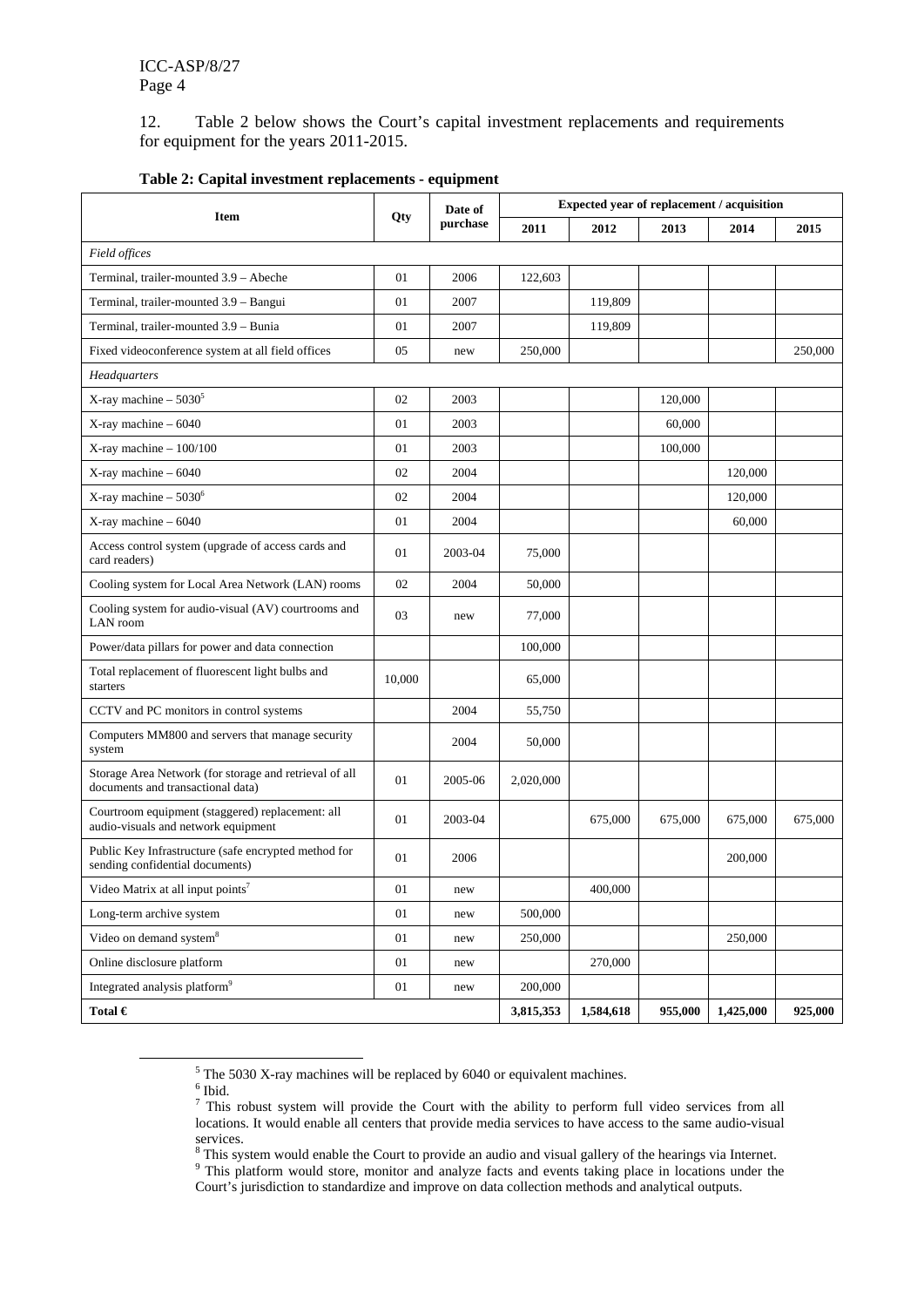### **C. International Public Sector Accounting Standards**

13. At its eleventh session, the Committee recommended that the Assembly decide that the Court should work towards implementation of the International Public Sector Accounting Standards (hereinafter "IPSAS"). It further recommended that the Court report to the Assembly at its eighth session, through the Committee, on the project plan and next steps towards implementing IPSAS, including the financial implications and necessary amendments to the Financial Regulations and Rules.<sup>10</sup>

14. Table 3 below shows the capital investment required to support IPSAS adoption. Resources required will include investments in staff training, consultant support for the resolution of accounting issues and accounting practice changes, staff cost for the assignment of a full-time project leader and support, creation of detailed accounting manuals, analysis and revision to financial rules and regulations, and information-technology-related expenditures for software upgrades, licences and training. A full report addressing the adoption of IPSAS will be presented as a separate report to the Committee at its thirteenth session.

|                             | 2010    | 2011    | 2012    | 2013    | 2014   | 2015 |
|-----------------------------|---------|---------|---------|---------|--------|------|
| <b>IPSAS</b> implementation | 409,400 | 652,800 | 677.800 | 174.467 | 53.835 |      |
| Total $\in$                 | 409,400 | 652,800 | 677.800 | 174,467 | 53,835 | 0    |

**Table 3: Other capital investments – IPSAS** 

#### **D. Interim premises**

15. The Committee at its twelfth session was reminded that when the agreement between the host State and the Court relating to rent-free interim premises expires in mid-2012, the Court will incur rental costs for one and a half years, until completion of the permanent premises in 2014. The host State indicated that the estimated rental costs in 2011 for the current headquarters buildings (the Arc and Haagse Veste) would total  $\epsilon$ 6,184,032. In 2012, following expiry of the rent-free period, the Court's pro rata share of the rent for the interim premises would be  $\epsilon$ 3,181,258, increasing to an estimated  $\epsilon$ 6,362,516 in 2013.<sup>11</sup>

16. The budgetary impact associated with the payment of rent for the interim premises starting in mid-2012 is illustrated in table 4.

|                           | 2011 | 2012      | 2013      | 2014 | 2015 |
|---------------------------|------|-----------|-----------|------|------|
| $Rent - interim premises$ |      | 3,181,258 | 6,362,516 |      |      |
| Total $\in$               |      | 3,181,258 | 6,362,516 |      |      |

<sup>&</sup>lt;sup>10</sup> *Official Records of the Assembly of States Parties to the Rome Statute of the International Criminal Court, Seventh session, The Hague, 14-22 November 2008* (International Criminal Court publication, ICC-ASP/7/20), vol. II.B.2, paragraph 18.

<sup>&</sup>lt;sup>11</sup> Report of the Committee on Budget and Finance on the work of its twelfth session (ICC-ASP/8/5), paragraph 105.